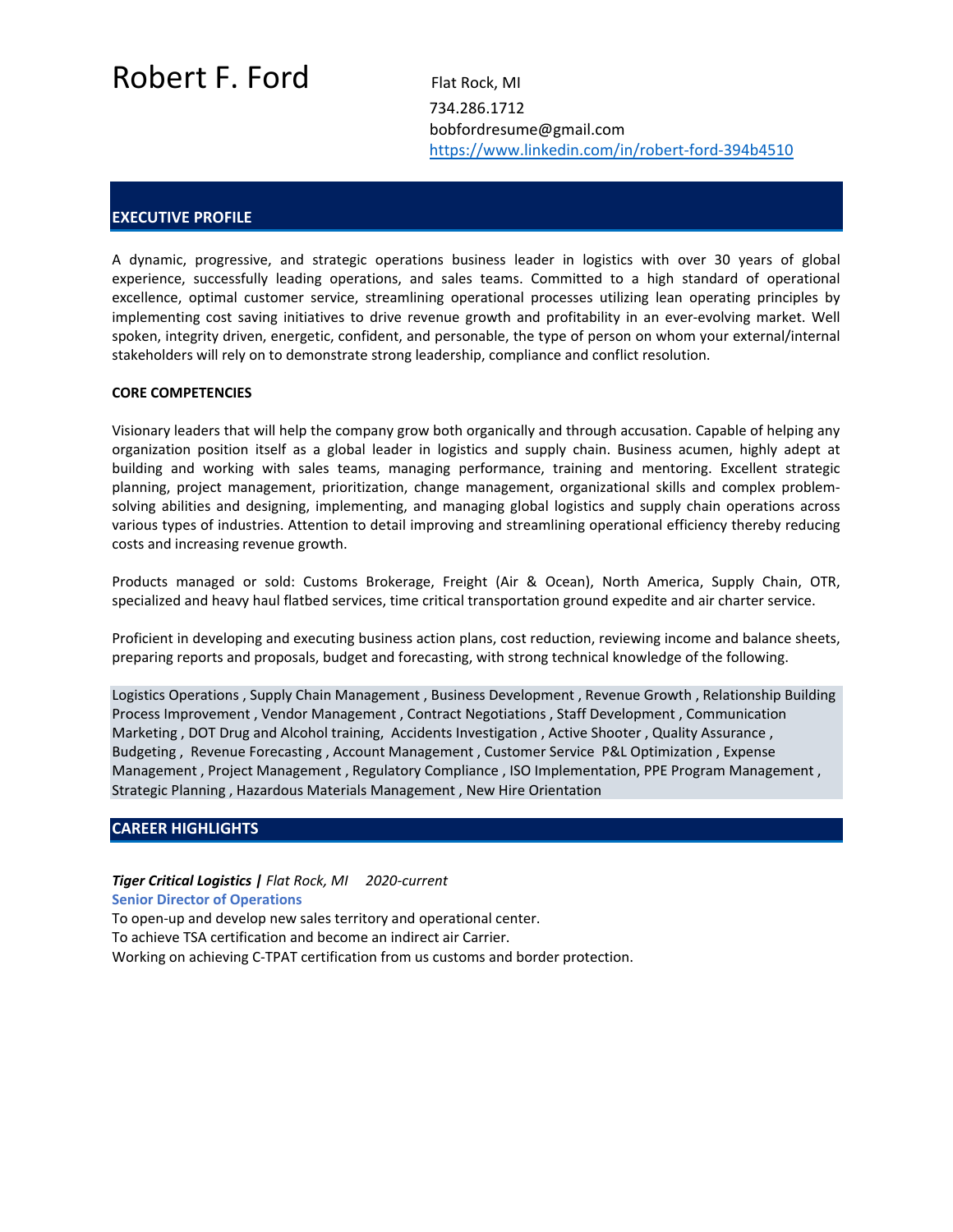## Robert F. Ford Flat Rock, MI

 734.286.1712 bobfordresume@gmail.com https://www.linkedin.com/in/robert‐ford‐394b4510

### *Rozafa Transport | Shelby Township, MI 2019 – 2020*  **VICE PRESIDENT OF STRATEGIC DEVELOPMENT**

Recruited by the CEO to be the Vice President of Strategic Development to help in the restructuring of the organization. Haired Safety Manager to develop a safety program for Drivers, including hours of service in accordance with DOT mandates. Build and manage maintenance departments. Conduct research to determine which small companies to acquire. Raise brand awareness by developing and implementing marketing and promotional campaigns.

- **Restructured the organization** encompassing global corporate strategic development, managing the implementation of Mexico operations, and developing partnerships with Mexican carriers.
- **Developed a five‐year business plan** including global forwarding and a disaster plan for the company.
- **Expanded the team** by recruiting over-the-road truck drivers and all members of the newly formed brokerage team.
- **Created procedures and processes** while working with the ownership team.
- **Built a culture of integrity, engagement, performance, and responsibility** within the company while creating the human resources department.
- **Find and implement new TMS software**.
- **Was responsible for the security, safety and compliance** for the company EPA/DOT/OSHA regulations, Hazmat certification.
- **Lead member of the implementation team** for ISO/ C-TPAT / Minority owned, working on achieving certification.
- **Boosted revenue** by 28% bringing the total revenue to \$1.3 Million.

## *TST Expedited Services | Woodhaven, MI 2017 – 2019*  **CORPORATE TRAINER**

Safety & Compliance Driver, hiring, training, DOT qualify and maintaining files along with Drug and alcohol program. Accident investigation, cargo claims, work comp injuries, risk management. Writing and updating company policies and procedures. Created and maintain OSHA compliance program. Log auditing, maintaining data on equipment.

Responsible for training in the following areas:

.

Operations, Settlements, Billing, Compliance, Drug and alcohol, Accidents, Security, Customs, Satellites Logs, Hazardous Material and SmartWay

### *MIAT College of Technology | Canton, MI 2017*  **TEACHER OF GLOBAL LOGISTICS AND DISPATCH**

Taught students on supply chain management, warehouse and distribution, importing and exporting, business process management, procurement, logistics, material handling safety, ground transportation, and supply chain solutions.